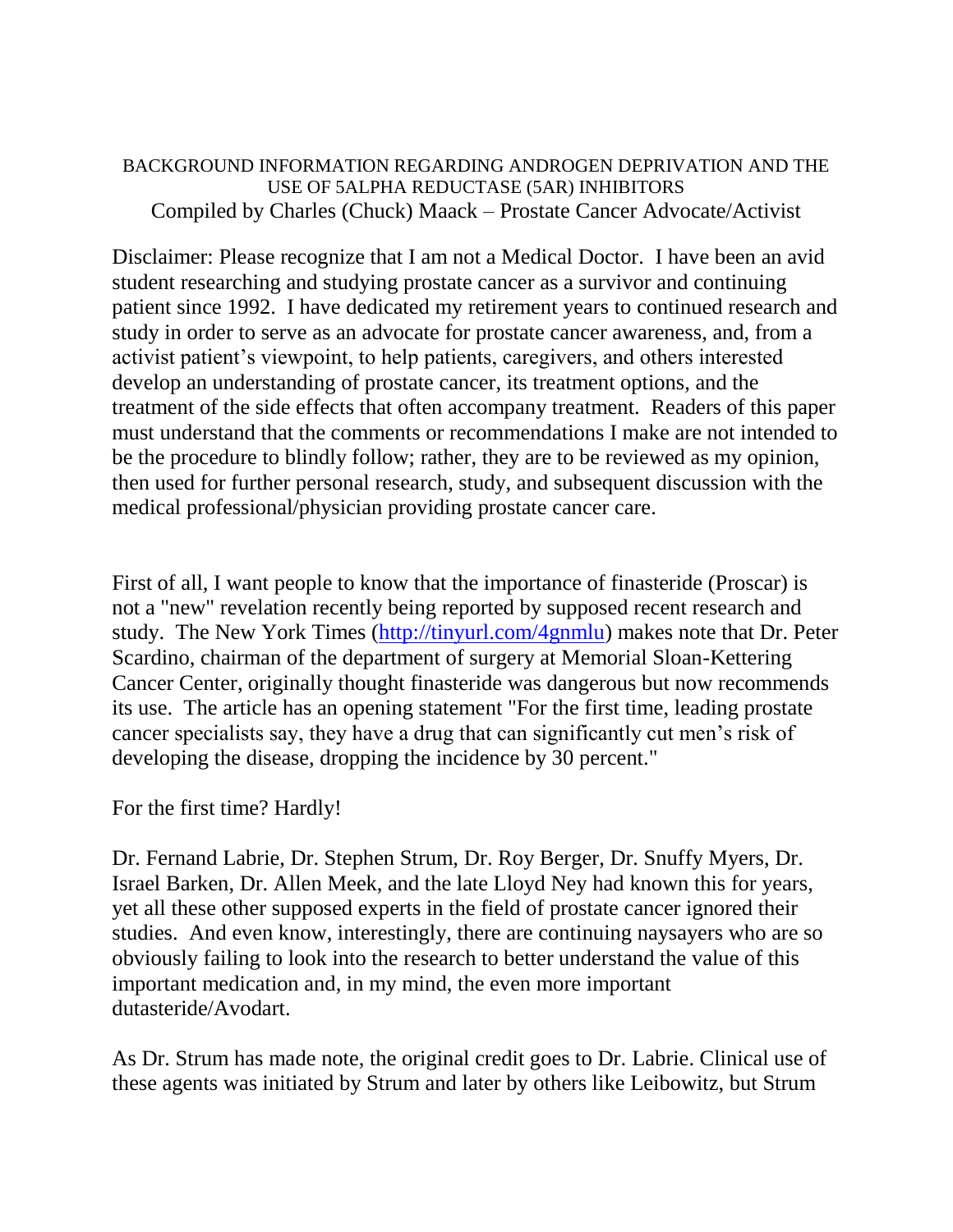actually wrote a formal protocol in 1992 for this and submitted it to Merck who rejected it.

Original credit goes to endocrinologist Dr. Fernand Labrie of Laval University in Quebec, who proposed the addition of a 5 alpha reductase inhibitor to combination therapy using an LHRH agonist and antiandrogen. Labrie pioneered in the use of the latter two drug categories before their approval by the FDA in 1989. Dr. Stephen Strum was one of his earliest collaborators in the clinical trial of two drug ADT (ADT2). This dates back to 1983.

Finasteride, as an addition to ADT2 using d-Tryp-6 (the LHRH agonist available in the 80's) + Euflex (later called Eulexin or Flutamide) was employed by Dr. Strum after a formal conference in Grand Rapids, Michigan in December 1990 with Dr. Fernand Labrie, Dr. Roy Berger, Dr. Charles "Snuffy" Myers, Dr. Israel Barken, Dr. Allen Meek, and the late prostate cancer patient/activist Lloyd Ney. In fact, the conference was held in the basement of Ney's home. Ney pioneered in forming PAACT, the first patient support group for men with PC.

Interesting that others in the medical community are finally facing reality nearly twenty years later - but even then, if you accessed the New York Times article, there continue to be naysayers.

Dr. Strum shared with me recently yet another important issue: "The old saying that more men die with PC than from it is misleading since a diagnosis of PC should be a red flag that the patient's health "system" needs to be evaluated for all the issues that are tied into prostate health: bone integrity, vascular integrity, essential fatty acid status, Vitamin D levels, lipid profiles, nutritional status: all issues that are major parts of the equation about what kills men and/or leads to major morbidity. The very fact that 95% of men have osteopenia or osteoporosis on QCT bone density at diagnosis with PC calls out for the need to evaluate not only their bones but also their vascular, renal and neurologic status since all of these are inter-related issues with voluminous literature to support this."

Important to all of you is to do your own research and study of our insidious men's disease to better understand what is being prescribed by those physicians who have become "specialists" specifically in treating prostate cancer - and more so advanced prostate cancer - as the result of their interest and research years ago. The others are just now beginning to "catch up."